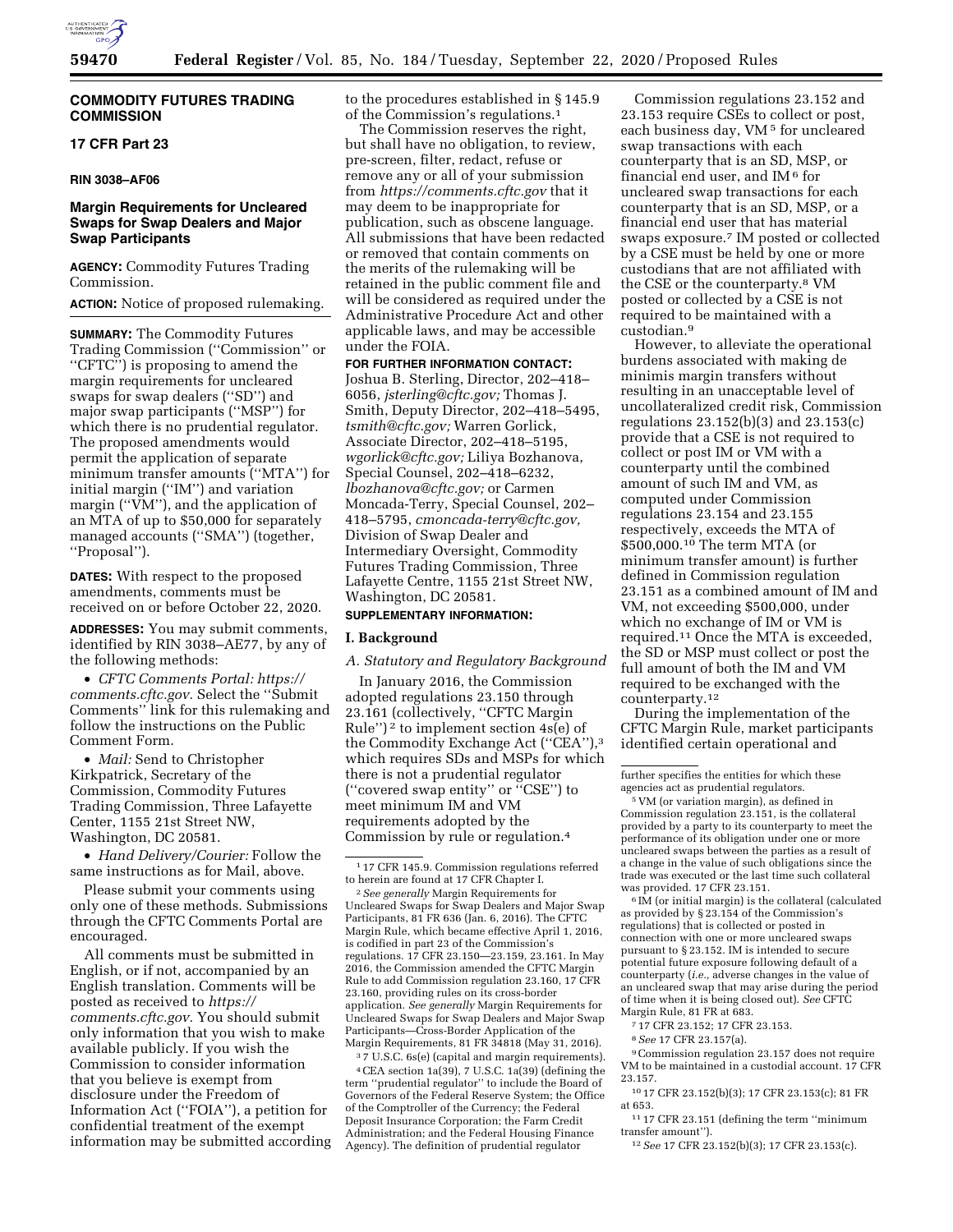compliance burdens associated with the application of the MTA. To mitigate these burdens, the Division of Swap Dealer and Intermediary Oversight (''DSIO'') staff issued two no-action **letters** 

# *B. DSIO No-Action Letter Addressing the Application of MTA to SMAs*

In February 2017, DSIO staff issued a no-action letter in response to a request for relief from the Securities Industry and Financial Markets Association's Asset Management Group (''SIFMA AMG'').13 SIFMA AMG sought relief on behalf of members that enter into uncleared swaps with SDs that are registered with the Commission and are subject to the CFTC Margin Rule.

DSIO stated that it would not recommend enforcement action against an SD that does not comply with the MTA requirements of Commission regulations 23.152(b)(3) (requiring the exchange of IM when the MTA has been exceeded) 14 or 23.153(c) (requiring the exchange of VM when the MTA has been exceeded),15 with respect to the swaps of a legal entity that is the owner of multiple SMAs, provided that the SD applies an MTA no greater than \$50,000 to each SMA.

In Letter 17–12, DSIO noted that SIFMA AMG's members are large institutional investors, such as pension plans and endowments, which typically hire asset managers to exercise investment discretion over a portion of their assets for management through separate accounts. Each separate account is governed by an investment management agreement that grants asset managers authority over a portion of their clients' assets. As a swap counterparty, an SD may face the same legal entity—the owner of the accounts—through multiple separate accounts managed by multiple asset managers. Each SMA that trades derivatives typically has its own payment netting set corresponding to each International Swaps and Derivatives Association (''ISDA'') Master Agreement and Credit Support Annex (''CSA'') used by the asset manager.16

SIFMA AMG represented that the application of the MTA at the owner or legal entity level presented significant practical challenges for SMAs because the assets for each SMA are held, transferred, and returned separately at the account level. As a result, it is impractical for asset managers to collectively calculate the MTA across the SMAs of a single owner, and, according to SIFMA AMG, asset managers cannot move collateral in aggregate across the accounts. SIFMA AMG also stated that SDs cannot dynamically calculate and manage the MTA across the owner's separate eligible master netting agreements either, for several reasons, including timing, additional regulatory risk, and confidentiality requirements.

# *C. DSIO No-Action Letter Concerning the Application of Separate MTAs for IM and VM*

DSIO staff issued in December 2019 an additional no-action letter concerning the application of the MTA in response to a request for relief from ISDA on behalf of its member SDs.17 DSIO stated that it would not recommend enforcement action against an SD or MSP that does not combine IM and VM amounts for the purposes of Commission regulations 23.152(b)(3) and 23.153(c). More specifically, the noaction position covers SDs or MSPs that apply separate MTAs for IM and VM obligations on uncleared swap transactions with each swap counterparty, provided that the combined MTA for IM and VM with respect to that counterparty does not exceed \$500,000.

DSIO issued the no-action letter based on ISDA's representations. ISDA had stated that the MTA for VM and IM for each party to a swap transaction has, routinely and historically, been included in CSAs to avoid frequent exchanges of small amounts of collateral between the parties. ISDA noted that separate MTAs for IM and VM better reflect the operational requirements and the legal structure of the Commission's regulations. ISDA further stated that because the CFTC Margin Rule requires IM to be segregated with an unaffiliated third party and does not impose similar segregation requirements with respect to VM, distinct workflows for IM settlement through custodians and triparty agents have been established that are completely separate from the VM settlement process.

### *D. Market Participant Feedback*

Swap market participants, including a subcommittee established by the CFTC's Global Markets Advisory Committee (''GMAC subcommittee''), have expressed support for the adoption of regulations consistent with these noaction letters, noting that Letter 19–25 is time-limited and that, more generally, codifying no-action positions can be beneficial for market participants in providing certainty in the application of the Commission's regulations.18 The Commission believes that adopting regulations in accordance with the terms of no-action letters, under certain circumstances, is appropriate and could facilitate efforts by market participants to take the operation of the Commission's regulations into account in planning their uncleared swap activities. Based on its implementation experience, and for the reasons provided below, the Commission preliminarily believes that it would be appropriate to amend the CFTC Margin Rule consistent with the staff positions set forth in the no-action letters discussed above.

### **II. Proposal**

The Commission is proposing to amend Commission regulations 23.151, 23.152(b)(3), 23.153(c) and 23.158(a), consistent with Letters 17–12 and 19– 25.19 Commission regulation 23.151 defines MTA as a combined VM and IM amount of \$500,000, under which no transfer of funds is required.20 Commission regulations 23.152(b)(3) and 23.153 (c) describe the application of the MTA in determining whether the

19Commission regulations are found at 17 CFR part 1 (2017), and may be accessed through the Commission's website, *[https://www.cftc.gov.](https://www.cftc.gov)*  20 17 CFR 23.151.

<sup>13</sup>CFTC Letter No. 17–12, Commission Regulations 23.152(b)(3) and 23.153(c): No-Action Position for Minimum Transfer Amount with respect to Separately Managed Accounts (Feb. 13, 2017) (''Letter 17–12''), *[https://www.cftc.gov/idc/](https://www.cftc.gov/idc/groups/public/@lrlettergeneral/documents/letter/17-12.pdf)  [groups/public/@lrlettergeneral/documents/letter/](https://www.cftc.gov/idc/groups/public/@lrlettergeneral/documents/letter/17-12.pdf)  [17-12.pdf.](https://www.cftc.gov/idc/groups/public/@lrlettergeneral/documents/letter/17-12.pdf)* 

<sup>14</sup>*See* 17 CFR 23.152(b)(3).

<sup>15</sup>*See* 17 CFR 23.153(c).

<sup>16</sup>The ISDA Master Agreement is a standard contract published by ISDA commonly used in over-the-counter derivatives transactions governing the rights and obligations of parties to a derivatives transaction. A CSA sets forth the terms of the

collateral arrangement for the derivatives transaction.

<sup>17</sup>CFTC Letter No. 19–25, Commission Regulations 23.151, 23.152, and 23.153—Staff Time-Limited No-Action Position Regarding Application of Minimum Transfer Amount under the Uncleared Margin Rules (Dec. 6, 2019) (''Letter 19–25''), *[https://www.cftc.gov/csl/19-25/download.](https://www.cftc.gov/csl/19-25/download)* 

<sup>18</sup>*See Recommendations to Improve Scoping and Implementation of Initial Margin Requirements for Non-Cleared Swaps,* Report to the CFTC's Global Markets Advisory Committee by the Subcommittee on Margin Requirements for Non-Cleared Swaps (April 2020), *[https://www.cftc.gov/media/3886/](https://www.cftc.gov/media/3886/GMAC_051920MarginSubcommitteeReport/download) GMAC*\_*[051920MarginSubcommitteeReport/](https://www.cftc.gov/media/3886/GMAC_051920MarginSubcommitteeReport/download) [download](https://www.cftc.gov/media/3886/GMAC_051920MarginSubcommitteeReport/download)* (''GMAC Subcommittee Report''). The Global Markets Advisory Committee (''GMAC'') established the GMAC subcommittee to consider issues raised by the implementation of margin requirements for non-cleared swaps, to identify challenges associated with forthcoming implementation phases, and to make recommendations through a report. The GMAC subcommittee issued the GMAC Subcommittee Report recommending various actions, including the codification of Letters 17–12 and 19–25. The GMAC adopted the Report and recommended to the Commission that it consider adopting the Report's recommendations.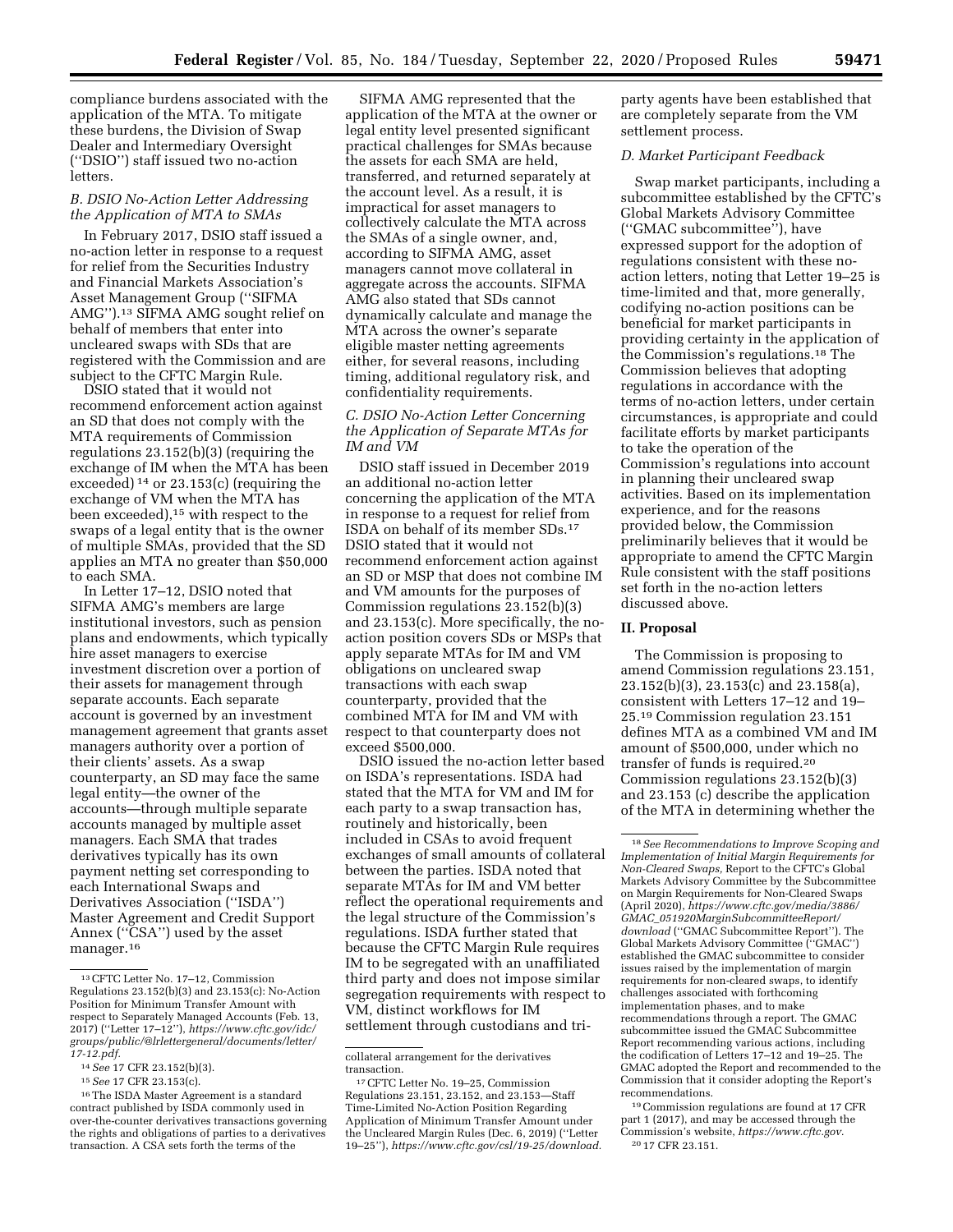exchange of IM or VM is required.<sup>21</sup> Commission regulation 23.158(a) requires the execution of documentation providing CSEs with contractual rights and obligations to exchange IM and VM in accordance with the Commission's regulations.22

### *A. Application of MTA to SMAs*

The Commission proposes to amend the definition of MTA in Commission regulation 23.151 to allow a CSE to apply an MTA of up to \$50,000 to each SMA owned by a counterparty with which the CSE enters into uncleared swaps. The proposed amendment is consistent with the terms of Letter 17– 12, which provides that DSIO would not recommend enforcement action if an SD applies an MTA no greater than \$50,000 to each SMA of a legal entity, subject to certain conditions.

When the Commission adopted the CFTC Margin Rule, it rejected the notion that SMAs of a legal entity should be treated separately from each other in applying certain aspects of the margin requirements for uncleared swaps.23 However, after implementing the margin requirements for several years, the Commission preliminarily believes that separately treating SMAs, at least with respect to the application of the MTA, may be necessary from an operational perspective.

The GMAC subcommittee, in the GMAC Subcommittee Report recently submitted to the Commission for its consideration, stated that while the owner of the SMAs may be the same across the ISDA master agreements and credit support documents entered into with each CSE, the SMAs managed by each asset manager on behalf of the same SMA owner are contractually treated as distinct counterparties in uncleared swap transactions.24 Given the separation between SMAs existing independently from each other, and the resulting lack of coordination, the management of collateral, and more specifically the calculation of the MTA, across the SMAs may be impractical for

<sup>24</sup> GMAC Subcommittee Report at 16. However, it should be noted that for credit risk purposes, the beneficial owner of the SMA is the counterparty and the SD has credit exposure to the beneficial owner and not the asset manager.

each asset manager, hindering efforts to comply with the CFTC Margin Rule.

The Commission acknowledges that certain owners of SMAs, such as pension funds, in administering investments for beneficiaries, may engage in collateral management exercises and may have the capability to aggregate collateral across SMAs that trade uncleared swaps with the same CSE. These beneficial owners of the SMA may be able to aggregate the MTA across each of their SMAs and centralize the management of collateral for all of their SMAs, which may result in increased netting among the SMAs and the CSE, and more efficient collateral management.

Other SMA owners, however, do not have the capability to manage the calculation and aggregation of MTA across their SMAs. In the GMAC Subcommittee Report, the GMAC subcommittee stated that SMA owners are not in a position to coordinate the trading activity across their SMAs, as they typically grant full investment discretion to their asset managers and do not employ a centralized collateral manager in-house.25 Therefore, these SMA owners are not able to perform collateral management across their accounts.

In theory, asset managers could coordinate with each other the calculation of the MTA across SMAs under their management. However, the Report stated that owners of SMAs typically prohibit information sharing among their SMAs and require asset managers to keep trading information confidential. The Report noted that asset managers lack transparency and control over any assets of the SMA owner other than the specific assets under their management.

The Report also stated that, while a CSE may face the same legal entity—the owner of the accounts—through multiple SMAs managed by different asset managers, a duty of confidentiality to the legal entity prevents the CSE from sharing information with each asset manager concerning the overall legal entity's trading activity.26 As a result, while each of the SMAs of an owner may contribute to reaching the MTA limit, asset managers for the SMAs only know the amounts of IM and VM being

contributed by SMAs under their management.

In light of the practical challenges that the calculation of the MTA across SMAs poses, as described above, the Commission proposes to amend Commission regulation 23.151 to allow CSEs to apply an MTA of up to \$50,000 for each SMA of a counterparty. The Commission notes, however, that under the proposed application of the MTA to SMAs, an MTA of up to \$50,000 could be applied to an indefinite number of SMAs. This application of the MTA could effectively result in the replacement of the aggregate limit of \$500,000 on a particular counterparty's uncollateralized risk for uncleared swaps with an individual limit of \$50,000 on each SMA of such counterparty. In turn, the counterparty could have an aggregate amount of uncollateralized margin in excess of \$500,000.

While the proposed approach to the application of the MTA for SMAs could provide an incentive for owners of SMAs to create separate accounts or formulate their trading strategies to reduce or avoid margin transfers, the Commission believes that an owner's inability to net collateral across separate accounts may serve as a disincentive to the fragmentation of investments across many SMAs.27 This is particularly so because the MTA for SMAs, as proposed, would be set at a low level (*i.e.,* \$50,000).

The Commission further notes that there are other provisions in the CEA and the Commission's regulations that would mitigate the increase in uncollateralized credit risk resulting from the absence of an aggregate limit on the amount of uncollateralized margin and the use of multiple SMAs by a single counterparty. Specifically, section 4s(j)(2) of the CEA requires CSEs to adopt a robust and professional risk management system adequate for the management of their swap activities,28 and Commission regulation 23.600 29 mandates that CSEs establish a risk management program to monitor and manage risks associated with their swap activities that includes, among other things, a description of risk tolerance limits.

In addition to amending the definition of MTA, the Commission proposes to define the term SMA in Commission

<sup>21</sup> 17 CFR 23.152(b)(3); 17 CFR 23.153(c).

<sup>22</sup> 17 CFR 23.158(a) (setting forth margin documentation requirements).

<sup>23</sup>*See* 81 FR at 653 (rejecting commenters' request

to extend to each separate account of a fund or plan its own initial margin threshold, while acknowledging that separate managers acting for the same fund or plan may not take steps to inform the fund or plan of their uncleared swap exposures on behalf of their principal on a frequent basis).

<sup>25</sup> *Id.* 

<sup>26</sup>The Commission notes that Commission regulation 23.410(c)(1)(i) prohibits disclosure by an SD or MSP, including a CSE, of confidential information provided by or on behalf of a counterparty to the SD or MSP. Nevertheless, Commission regulation 23.410(c)(2) provides that the SD or MSP may disclose the counterparty's confidential information if the disclosure is authorized in writing by the counterparty.

<sup>27</sup>As further discussed below, the proposed application of the MTA would only be available for separate accounts of an owner that, consistent with the proposed definition of SMA, are not subject to collateral agreements that provide for netting across the separate accounts.

<sup>28</sup>*See* 7 U.S.C. 6s(j).

<sup>29</sup> 17 CFR 23.600.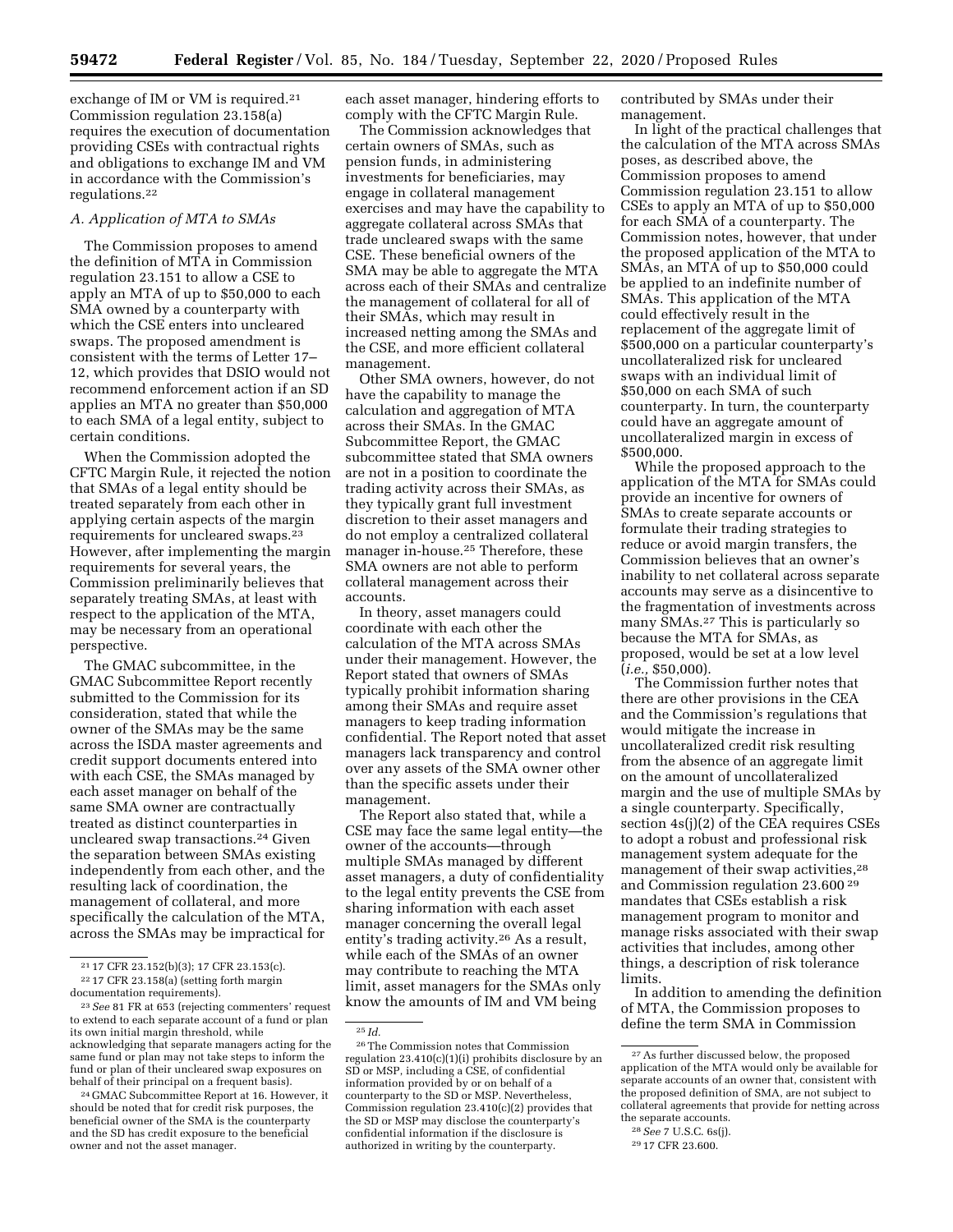regulation 23.151. The term was defined in Letter 17–12 as an account managed by an asset manager and governed by an investment management agreement that grants the asset manager authority with respect to a portion of a legal entity's assets.

The proposed definition of SMA would include the definition of the term as well as certain conditions set forth in Letter 17–12. Specifically, Letter 17–12 provides that the no-action position would only apply with respect to swaps of an SMA of a legal entity that (i) are entered into by an asset manager on behalf of the SMA pursuant to authority granted under an investment management agreement, and (ii) are subject to a master netting agreement that does not permit the netting of IM or VM obligations across SMAs.

DSIO staff included these conditions in the no-action letter because SIFMA AMG stated, in seeking relief, that the authority of asset managers under their investment management agreements with the owners of the SMAs is limited to assets under their management. SIFMA AMG also stated that each SMA that trades uncleared swaps typically has its own payment netting set corresponding to each ISDA master agreement and CSA that is used by an asset manager. These conditions reflect DSIO's recognition that asset managers' limited authority over the assets of a legal entity and the practical inability to net collateral payments across SMAs pose obstacles in the calculation and aggregation of the MTA across SMAs.

As proposed, the term SMA would be defined as an account of a counterparty to a CSE that is managed by an asset manager pursuant to a specific grant of authority to such asset manager under an investment management agreement between the counterparty and the asset manager, with respect to a specified portion of the counterparty's assets.30 In addition, the definition would require that the swaps of the SMA be: (i) Entered into between the counterparty and the CSE by the asset manager pursuant to authority granted by the counterparty to the asset manager through an investment management agreement, and (ii) subject to a master netting agreement that does not provide for the netting of IM or VM obligations across all SMAs of the counterparty that have swaps outstanding with the CSE.

*Request for comment:* The Commission requests comment regarding the proposed amendments to Commission regulation 23.151. The Commission specifically requests comment on the following questions:

• The proposed amendments to Commission regulation 23.151 would allow a CSE to apply up to \$50,000 of MTA for each SMA of a counterparty with multiple SMAs. The aggregate MTA for the counterparty could thus exceed the \$500,000 MTA threshold, which could result in delaying the exchange of IM and VM, as neither IM nor VM would need to be exchanged until the threshold has been exceeded. As such, less margin may be collected and posted than would be permitted under the current requirements. In light of the resulting potential uncollateralized swap risk, should the Commission consider an alternative to the proposed amendments? Should the Commission impose any additional limits or conditions? Would the proposed amendments to Commission regulation 23.151 incentivize SMA owners to create additional separate accounts to potentially benefit from a higher MTA limit, or otherwise alter their trading strategies, thus increasing the amount of uncollateralized swap risk? What measures could the Commission take to mitigate any such risk? Please provide data on the current average number of separate accounts per counterparty and the current average amount of daily collateral movements between CSEs and counterparties who own SMAs. Has there been a change in the number of SMAs per counterparty following the adoption of Letter  $17-12$ ?

• Market participants have indicated that the aggregation of the MTA across SMAs may not be practicable because SMA owners generally grant full investment discretion to asset managers and do not employ a centralized collateral manager in-house to coordinate swap activity and manage collateral payments across their SMAs. Nevertheless, as an alternative to the proposed rule, the Commission seeks comments on whether it is feasible and desirable to maintain the CFTC's existing requirements, which would therefore necessitate that owners of SMAs and their asset managers address these challenges through coordination and arrangements between themselves, so that they are able to manage the relationship with the CSE with whom the SMAs enter into uncleared swaps and are able to meet margin obligations as they arise. Do the practical challenges posed by the status quo outweigh any potential concerns raised by this Proposal?

• Should the Commission proceed to adopt the proposed amendments to Commission regulation 23.151 if the

prudential regulators do not adopt similar regulatory changes? Is there a potential for confusion if that were to be the case?

## *B. Application of Separate MTAs for IM and VM*

The Commission proposes to revise the margin documentation requirements outlined in Commission regulation 23.158(a) in recognition that, consistent with Letter 19–25, a CSE may apply separate MTAs for IM and VM with each counterparty, provided that the MTAs corresponding to IM and VM are specified in the margin documentation required by Commission regulation 23.158 and that the MTAs, on a combined basis, do not exceed the MTA specified in Commission regulation 23.151.

Letter 19–25 provides that CSEs can apply separate MTAs for IM and VM for determining whether IM and VM must be exchanged under Commission regulations 23.152(b)(2) and 23.153(c), provided that the MTAs set out for IM and VM for a counterparty, on a combined basis, do not exceed \$500,000. In issuing Letter 19–25, DSIO acknowledged that applying separate MTAs for IM and VM may result in the exchange of less total margin than the amount that would be exchanged if the MTA were computed on an aggregate basis.31 However, in DSIO's view, given that the total amount of combined IM and VM that would not be exchanged would never exceed \$500,000, differences in the total margin exchanged would not be material and would not result in an unacceptable level of credit risk.32

32The Commission acknowledges, however, that if the application of MTAs of up to \$50,000 for SMAs is adopted as set forth in this Proposal, the amounts of margin that would not be exchanged may in some cases exceed the \$500,000 limit. Specifically, this may be the case if the CSE enters into swaps with more than ten SMAs belonging to the same counterparty. If each SMA is allocated an MTA of \$50,000, the amount of margin not exchanged between the counterparties may exceed \$500,000, even if the sum of the separate IM and Continued

<sup>30</sup>The proposed definition of the term SMA would refer to the aggregate account of a counterparty managed by an asset manager under the investment management agreement, and not to fund or pool sleeves overseen by sub-advisers.

<sup>31</sup>Letter 19–25 provides the following example to illustrate the effect of the no-action relief. An SD and a counterparty agree to a \$300,000 IM MTA and a \$200,000 VM MTA. If the margin calculations set forth in Commission regulations 23.154 (for IM) and 23.155 (for VM) require the SD to post \$400,000 of IM with the counterparty and \$150,000 of VM with the counterparty, the SD will be required to post \$400,000 of IM with the counterparty (assuming that the \$50 million IM threshold amount, defined in Commission regulation 23.151, for the counterparty has been exceeded). The SD, however, will not be obligated to post any VM with the counterparty as the \$150,000 requirement is less than the \$200,000 MTA. By contrast, in the absence of relief, the SD would have been required to post \$550,000 (the full amount of both IM and VM), given that the combined amount of IM and VM exceeds the MTA of \$500,000.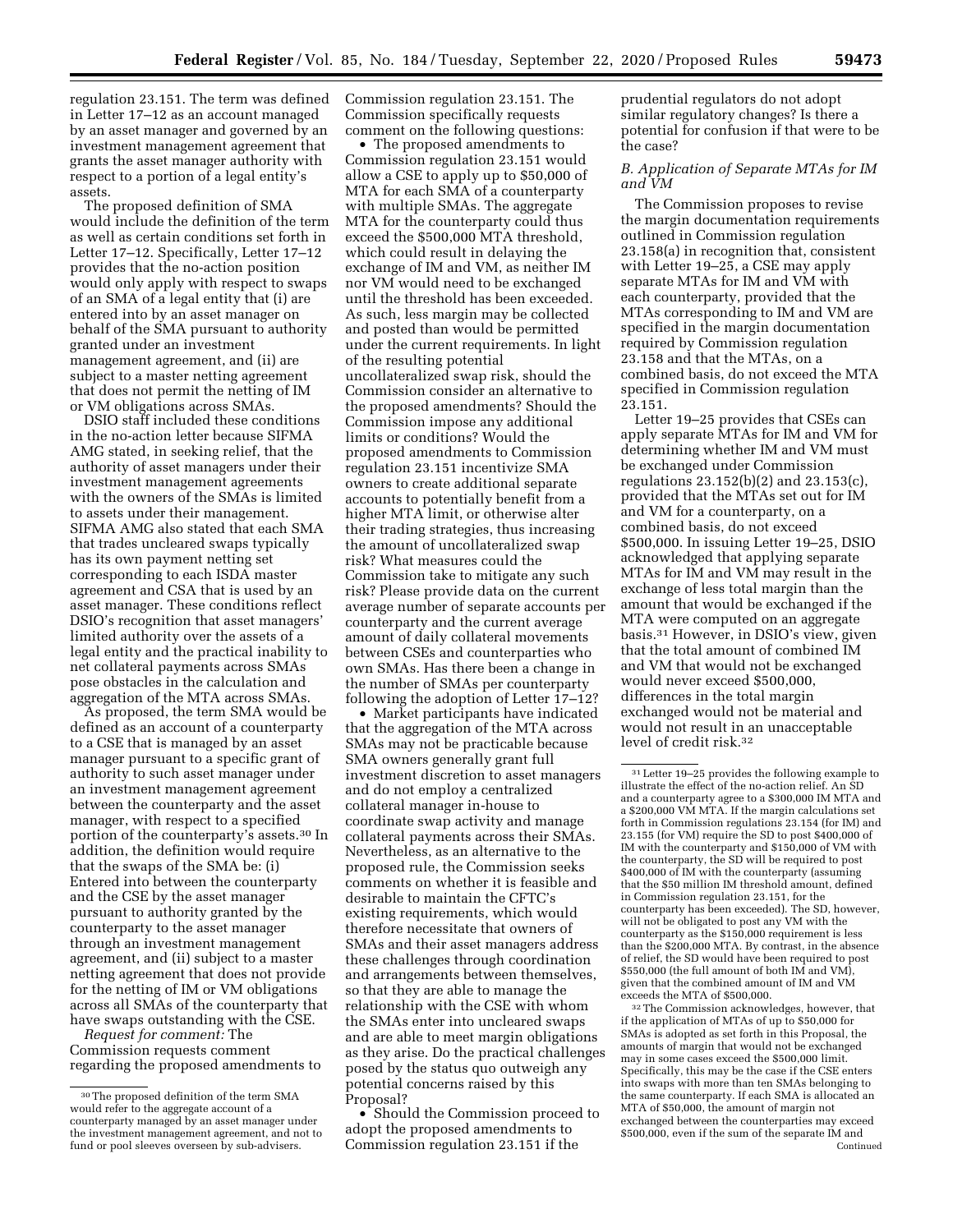The Commission preliminarily believes that adopting regulations consistent with the terms of Letter 19– 25 would accommodate a widespread market practice that facilitates the implementation of the CFTC margin requirements. The Commission notes that CSEs and their counterparties maintain separate settlement workflows for IM and VM to reflect, from an operational perspective, the different regulatory requirements applicable to IM and VM. IM posted or collected by a CSE must be held by one or more custodians that are not affiliated with the CSE or the counterparty.33 VM posted or collected by a CSE is not required to be segregated with an independent custodian.34

DSIO, in taking a no-action position, stated its belief that the application of separate MTAs for IM and VM, subject to certain conditions, is consistent with the Commission's objective of requiring swap counterparties to mitigate credit and market risks, while reducing the cost and burdens associated with the transfer of small margin balances. The Commission preliminarily agrees with that view and requests public comment.

The Commission also notes that similar applications of the MTA are permitted in certain foreign jurisdictions, including the European Union.35 The proposed amendment to Commission regulation 23.158(a) would therefore promote consistent regulatory standards across jurisdictions, in line with the statutory mandate set forth in the Dodd-Frank Act 36 and reduce the need for market participants to create and implement IM and VM settlement flows tailored to different jurisdictions.

The proposed amendment to Commission regulation 23.158(a) would incorporate the conditions set forth in Letter 19–25. To that effect, the Commission would require that the separate MTAs to be applied for IM and VM be specified in the margin

VM MTAs applied to each SMA does not exceed the \$50,000 MTA threshold applicable to SMAs.

35*See* Commission Delegated Regulation (EU) 2016/2251 Supplementing Regulation (EU) No. 648/ 2012 of the European Parliament and of the Council of July 4, 2012 on OTC Derivatives, Central Counterparties and Trade Repositories with Regard to Regulatory Technical Standards for Risk-Mitigation Techniques for OTC Derivative Contracts Not Cleared by a Central Counterparty (Oct. 4, 2016), Article 25(4), *[https://eur-lex.europa.eu/legal](https://eur-lex.europa.eu/legal-content/EN/TXT/PDF/?uri=CELEX:32016R2251&from=EN)[content/EN/TXT/PDF/](https://eur-lex.europa.eu/legal-content/EN/TXT/PDF/?uri=CELEX:32016R2251&from=EN)* 

36*See* section 752 of the Dodd-Frank Wall Street Reform and Consumer Protection Act, Public Law 111–203, 124 Stat. 1376 (2010), calling on the CFTC to consult and coordinate on the establishment of consistent international standards with respect to the regulation of swaps.

documentation required by Commission regulation 23.158(a). Consistent with Letter 19–25 and the proposed definition of MTA, Commission regulation 23.158(a), as proposed, would further specify that, on a combined basis, the MTAs to be applied for IM and VM must not exceed the MTA as the term is defined in Commission regulation 23.151.

In imposing these conditions, the Commission seeks to ensure maximum margin coverage for uncleared swaps, while recognizing that swap counterparties may apply separate MTAs for IM and VM, thus facilitating the implementation and administration of the uncleared margin requirements.

*Request for comment:* The Commission requests comment regarding the proposed amendment to Commission regulation 23.158(a). The Commission specifically requests comment on the following questions:

• Is the proposed amendment to Commission regulation 23.158(a) appropriate in light of the CFTC's overall approach to margin requirements for uncleared swaps? Should the Commission impose any additional limits or conditions?

• The application of separate MTAs for IM and VM may result in less margin being exchanged as compared to the amounts that would be exchanged if separate MTAs are not permitted, increasing the amount of uncleared swap uncollateralized risk. Should the Commission consider any alternative to the proposed amendment that more fully addresses the risk of uncleared swaps?

• Should the application of separate MTAs for IM and VM be extended to SMAs of a counterparty, for each of which an MTA of up to \$50,000 would be applied under the proposed amendment to Commission regulation 23.151?

• Should the Commission proceed to adopt the proposed amendment to Commission regulation 23.158(a) if the prudential regulators do not adopt similar regulatory changes? Is there a potential for confusion if that were to be the case?

### *C. Conforming Changes*

Consistent with the proposed amendment to the definition of MTA in Commission regulation 23.151, the Commission proposes to make conforming changes to Commission regulations 23.152(b)(3) and 23.153(c) by replacing ''\$500,000'' with ''the minimum transfer amount, as the term is defined in 23.151.'' The proposed changes would replace the reference to \$500,000 in current Commission

regulations 23.152(b)(3) and 23.153(c), which effectively limits the MTA to \$500,000, with a reference to the revised definition of MTA, incorporating the proposed definition of MTA, which would allow for the application of an MTA of up to \$50,000 for each SMA.

#### **III. Administrative Compliance**

The Regulatory Flexibility Act (''RFA'') requires Federal agencies to consider whether the rules they propose will have a significant economic impact on a substantial number of small entities and, if so, provide a regulatory flexibility analysis respecting the impact.37 Whenever an agency publishes a general notice of proposed rulemaking for any rule, pursuant to the notice-and-comment provisions of the Administrative Procedure Act,38 a regulatory flexibility analysis or certification typically is required.39 The Commission previously has established certain definitions of ''small entities'' to be used in evaluating the impact of its regulations on small entities in accordance with the RFA.40 The proposed amendments only affect certain SDs and MSPs and their counterparties, which must be eligible contract participants (''ECPs'').41 The Commission has previously established that SDs, MSPs and ECPs are not small entities for purposes of the RFA.42

Accordingly, the Chairman, on behalf of the Commission, hereby certifies pursuant to 5 U.S.C. 605(b) that the proposed amendments will not have a significant economic impact on a substantial number of small entities.

## *A. Paperwork Reduction Act*

The Paperwork Reduction Act of 1995 (''PRA'') 43 imposes certain requirements on Federal agencies, including the Commission, in connection with their conducting or sponsoring any collection of information, as defined by the PRA. The Commission may not conduct or sponsor, and a person is not required to respond to, a collection of information unless it displays a currently valid

38 5 U.S.C. 553. The Administrative Procedure Act is found at 5 U.S.C. 500 *et seq.* 

<sup>33</sup>*See* 17 CFR 23.157(a).

<sup>34</sup>*See supra* note 9.

*[<sup>?</sup>uri=CELEX:32016R2251&from=EN.](https://eur-lex.europa.eu/legal-content/EN/TXT/PDF/?uri=CELEX:32016R2251&from=EN)* 

<sup>37</sup> 5 U.S.C. 601 *et seq.* 

<sup>39</sup>*See* 5 U.S.C. 601(2), 603, 604, and 605. 40*See* Registration of Swap Dealers and Major

Swap Participants, 77 FR 2613 (Jan. 19, 2012). 41Pursuant to section 2(e) of the CEA, 7 U.S.C. 2(e), each counterparty to an uncleared swap must be an ECP, as defined in section 1a(18) of the CEA, 7 U.S.C. 1a(18).

<sup>42</sup>*See* Further Definition of ''Swap Dealer,'' ''Security-Based Swap Dealer,'' ''Major Swap Participant,'' ''Major Security-Based Swap Participant'' and ''Eligible Contract Participant,'' 77 FR 30596, 30701 (May 23, 2012). 43 44 U.S.C. 3501 *et seq.*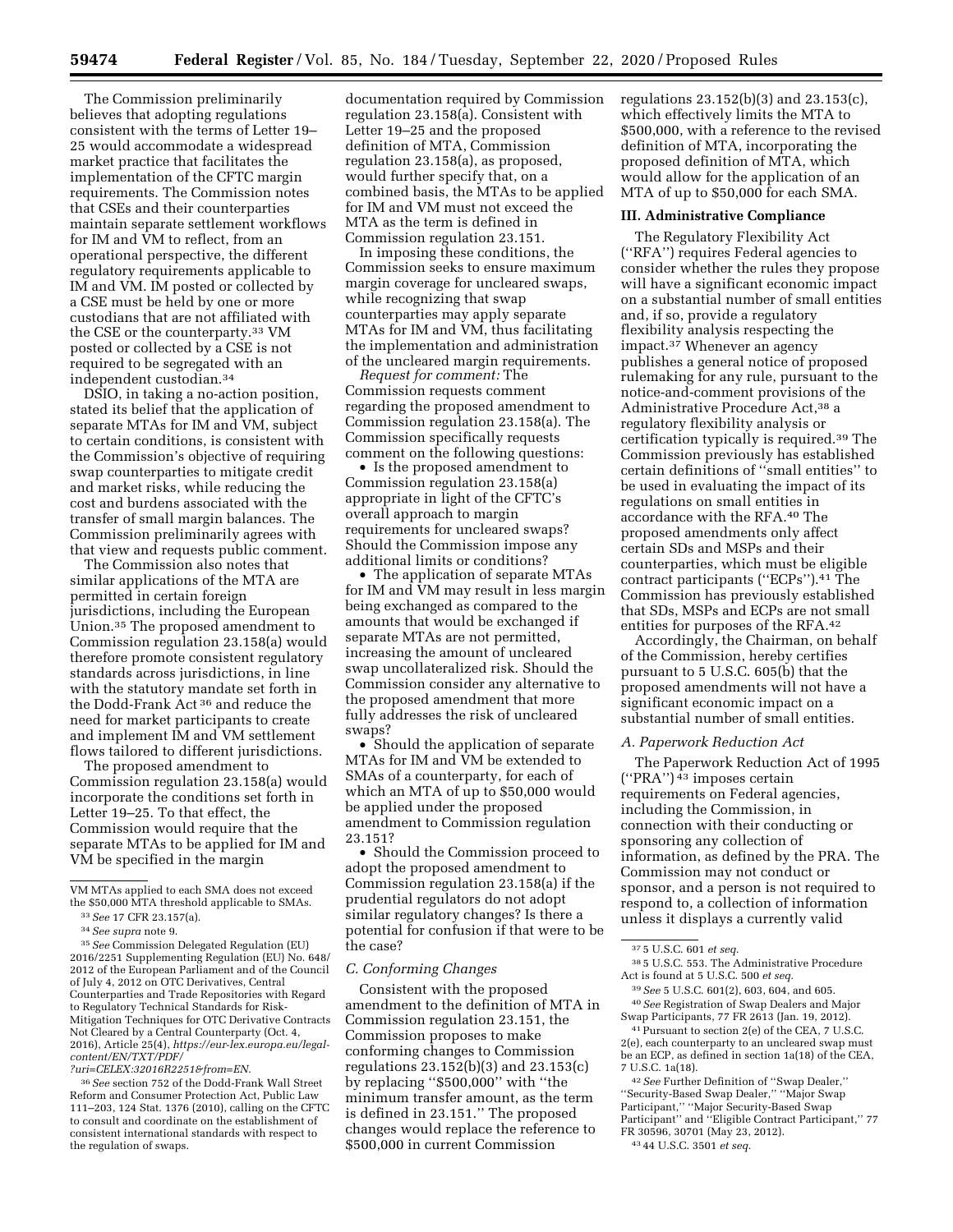Office of Management and Budget control number. The proposed rules contain no requirements subject to the PRA.

### *B. Cost-Benefit Considerations*

Section 15(a) of the CEA<sup>44</sup> requires the Commission to consider the costs and benefits of its actions before promulgating a regulation under the CEA. Section 15(a) further specifies that the costs and benefits shall be evaluated in light of the following five broad areas of market and public concern: (1) Protection of market participants and the public; (2) efficiency, competitiveness, and financial integrity of futures markets; (3) price discovery; (4) sound risk management practices; and (5) other public interest considerations. The Commission considers the costs and benefits resulting from its discretionary determinations with respect to the section 15(a) considerations.

The Commission is proposing to amend Commission regulation 23.151 consistent with Letter 17–12. The Commission proposes to revise the definition of MTA in Commission regulation 23.151 to permit CSEs to apply an MTA of up to \$50,000 for each SMA of a counterparty that enters into uncleared swaps with a CSE. The Commission also proposes to amend Commission regulation 23.151 to add a definition for the term SMA (or separately managed account). The Commission is also proposing to revise Commission regulation 23.158(a) consistent with Letter 19–25 to state that if a CSE and its counterparty agree to have separate MTAs for IM and VM, the respective amounts of MTA must be reflected in the margin documentation required by Commission regulation 23.158(a). Finally, the Commission proposes conforming changes to Commission regulations 23.152(b)(3) and 23.153(c) to incorporate the proposed change to the definition of MTA in Commission regulation 23.151.

The baseline for the Commission's consideration of the costs and benefits of this Proposal is the CFTC Margin Rule. The Commission recognizes that to the extent market participants have relied on Letters 17–12 and 19–25, the actual costs and benefits of the proposed amendments, as realized in the market, may not be as significant.

The Commission notes that the consideration of costs and benefits below is based on the understanding that the markets function internationally, with many transactions involving U.S. firms taking place across

international boundaries; with some Commission registrants being organized outside of the United States; with leading industry members typically conducting operations both within and outside the United States; and with industry members commonly following substantially similar business practices wherever located. Where the Commission does not specifically refer to matters of location, the below discussion of costs and benefits refers to the effects of the proposed amendments on all activity subject to the amended regulations, whether by virtue of the activity's physical location in the United States or by virtue of the activity's connection with or effect on U.S. commerce under section 2(i) of the CEA.45

### 1. Benefits

The proposed amendments to Commission regulation 23.151 would allow CSEs to apply an MTA of up to \$50,000 to SMAs of a counterparty. Under the current requirements, a CSE must apply the MTA with respect to each counterparty to an uncleared transaction. As a result, in the context of a counterparty that has multiple SMAs through which uncleared swaps are traded, with each SMA potentially giving rise to IM and VM obligations, the amounts of IM and VM attributable to the SMAs of the counterparty must be aggregated to determine whether the MTA has been exceeded, which would require the exchange of IM or VM.

As previously discussed, because the assets of SMAs are separately held, transferred, and returned at the account level, and CSEs and SMA asset managers do not share trading information across SMAs, aggregation of IM and VM obligations across SMAs for the purpose of determining whether the MTA has been exceeded may be impractical, hindering efforts to comply with the CFTC Margin Rule. The Commission acknowledges, however, the possibility that, in certain contexts, an owner of SMAs, such as a pension fund that administers investments for beneficiaries, may be set up to and may perform collateral management exercises, and may have the capability to aggregate collateral across SMAs. Nevertheless, according to preliminary industry feedback, the only practical alternative to fully ensure compliance with the margin requirements is to set the MTA for each SMA at zero, so that trading by a given SMA does not result in an inadvertent breach of the aggregate MTA threshold without the exchange of the required margin.

The proposed amendments to Commission regulation 23.151, by allowing the application of an MTA of up to \$50,000 for each SMA of a counterparty, would ease the operational burdens and transactional costs associated with managing frequent transfers of small amounts of collateral that counterparties would incur if the MTA for SMAs were to be set at zero. In addition, the proposed amendments give flexibility to CSEs, owners of SMAs, and asset managers to negotiate MTA levels within the regulatory limits that match the risks of the SMAs and their investment strategies, and the uncleared swaps being traded.

Furthermore, because the proposed amendments to Commission 23.151 would simplify the application of the MTA in the SMA context, thereby reducing the operational burden, market participants may be encouraged to participate in the uncleared swap markets through managed accounts, and account managers may also make their services more readily available to clients. As a result, trading in the uncleared swap markets may increase, promoting competition and liquidity.

The amendment of Commission regulation 23.158(a) would likewise lead to efficiencies in the application of the MTA. The proposed amendment would state that if a CSE and its counterparty agree to have separate MTAs for IM and VM, the respective amounts of MTA must be reflected in the margin documentation required by Commission regulation 23.158(a). CSEs would thus be able to maintain separate margin settlement workflows for IM and VM to address the differing segregation treatments for IM and VM under the CFTC Margin Rule.

The Commission notes that the application of separate MTAs for IM and VM has been adopted in other jurisdictions, including the European Union, and the practice is widespread. The proposed amendment, in aligning the CFTC with other jurisdictions with respect to the application of the MTA, would advance the CFTC's efforts in promoting consistent international standards, in line with the statutory mandate set forth in the Dodd-Frank Act.

Finally, the proposed amendments would provide certainty to market participants who may have relied on Letters 17–12 and 19–25, and could thereby facilitate their efforts to take the operation of the Commission's regulations into account in the planning of their uncleared swap activities.

<sup>44</sup> 7 U.S.C. 19(a). 45 7 U.S.C. 2(i).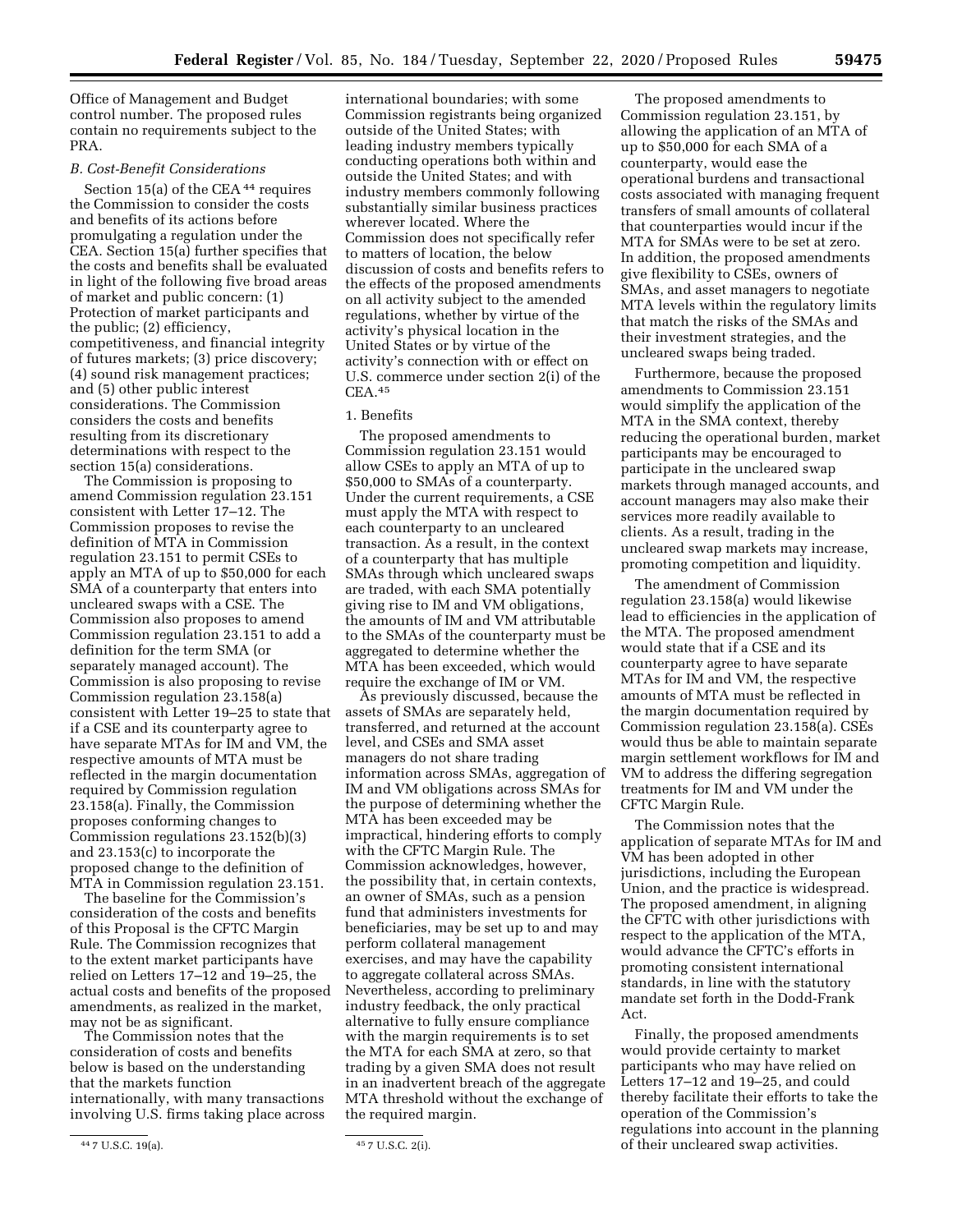#### 2. Costs

The proposed amendments to Commission regulation 23.151 could result in a CSE applying an MTA that exceeds, in the aggregate, the current MTA limit of \$500,000. That is because the proposed amendments would permit the application of an MTA of up to \$50,000 for each SMA of a counterparty, without limiting the number of SMAs to which the \$50,000 threshold may be applied. The amendments may even incentivize SMA owners to increase the number of separate accounts in order to benefit from the higher MTA limit. As a result, the collection and posting of margin for some SMAs may be delayed, since margin would not need to be exchanged until the MTA threshold is exceeded, which could result in the exchange of less collateral to mitigate the risk of uncleared swaps.

The proposed amendment to Commission regulation 23.158(a) would state that if a CSE and its counterparty agree to have separate MTAs for IM and VM, the respective amounts of MTA must be reflected in the margin documentation required by Commission regulation 23.158(a). The proposed amendment would recognize that CSEs can apply separate MTAs for IM and VM for determining whether Commission regulations 23.152(b)(3) and 23.153(c) require the exchange of IM or VM. The Commission acknowledges that the application of separate IM and VM MTAs may result in the exchange of a lower amount of total margin between a CSE and its counterparty to mitigate the risk of their uncleared swaps than the amount that would be exchanged if the IM and VM MTA were computed on an aggregate basis.46 The Commission notes that this cost may be mitigated because the application of separate IM and VM MTAs could also result in the exchange of higher rather than lower amounts of margin.<sup>47</sup>

47The following illustration explains how the application of separate MTAs for IM and VM could result in the exchange of higher amounts of margin than if IM and VM MTA were computed on an aggregate basis: An SD and a counterparty agree to \$300,000 IM MTA, and \$200,000 VM MTA. If the margin calculations set forth in Commission regulations 23.154 (for IM), and 23.155 (for VM) require the SD to post \$200,000 of IM with the counterparty and \$250,000 of VM with the counterparty, the SD would not be required to post IM with the counterparty as the \$200,000 requirement is less than the \$300,000 MTA. However, the SD would be required to post \$250,000 in VM as the VM required exceeds the

While the Commission recognizes that the uncollateralized exposure that may result from amending Commission regulations 23.151 and 23.158(a) in line with Letters 17–12 and 19–25 could increase credit risk associated with uncleared swaps, the Commission believes that a number of safeguards exist to mitigate this risk. The Commission notes that the proposed amendments set the MTA at low levels. When the MTA is applied to a counterparty, the sum of the IM and VM MTAs must not exceed \$500,000. When the MTA is applied to an SMA of a counterparty, the sum of the IM and VM MTAs must not exceed \$50,000. Even if the aggregate MTA applied to a counterparty that owns multiple SMAs may exceed \$500,000, the total amount of margin that is permitted to remain unexchanged is expected to be low, because other regulatory safeguards exist to limit the credit exposure, including section  $4s(j)(2)$  of the CEA,  $48$ which mandates that CSEs adopt a robust and professional risk management system adequate for the management of day-to-day swap activities, and Commission regulation 23.600,49 which requires CSEs, in establishing a risk management program for the monitoring and management of risk related to their swap activities, to account for credit risk and to set risk tolerance limits.

3. Section 15(a) Considerations

In light of the foregoing, the CFTC has evaluated the costs and benefits of the Proposal pursuant to the five considerations identified in section 15(a) of the CEA as follows:

a. Protection of Market Participants and Public

As discussed above, the proposed amendments to Commission regulations 23.151 and 23.158(a), which address the application of the MTA to SMAs and the application of separate MTAs for IM and VM, would remove practical burdens in the application of the MTA, facilitating the implementation of the CFTC Margin Rule, with minimal impact on the protection of market participants and the public in general. Although the proposed amendments could result in larger amounts of MTA being applied to uncleared swaps, potentially resulting in the exchange of reduced margin to offset the risk of uncleared swaps, the impact is likely to

be negligible relative to the size of the uncleared swap positions. The Commission notes that the MTA thresholds are set at low levels. In addition, CSEs are required to monitor and manage risk associated with their swaps, in particular credit risk, and to set tolerance levels as part of the risk management program mandated by Commission regulation 23.600. To meet the risk tolerance levels, CSEs may contractually limit the MTA or the number of SMAs with which they enter into transactions.

b. Efficiency, Competitiveness, and Financial Integrity of Markets

By amending Commission regulation 23.151 to allow CSEs to apply an MTA of up to \$50,000 for each SMA of a counterparty, the Commission would eliminate burdens and practical challenges associated with the computation and aggregation of the MTA across multiple SMAs. In addition, the new MTA threshold for SMAs could have the effect of delaying how soon margin would be exchanged, as the aggregate MTA for SMAs would no longer be limited to \$500,000.

The simplification of the process for applying the MTA to SMAs and the reduced cost that may be realized from the deferral of margin obligations may encourage market participants to enter into uncleared swaps through accounts managed by asset managers and also encourage asset managers to accept more clients. The proposed amendments to Commission regulation 23.151 could therefore foster competitiveness by encouraging increased participation in the uncleared swap markets.

The proposed amendment to Commission 23.158(a) would state that if a CSE and its counterparty agree to have separate MTAs for IM and VM, the respective amounts of MTA must be reflected in the margin documentation required by Commission regulation 23.158(a). The proposed amendment would recognize that CSEs can apply separate MTAs for IM and VM, enabling CSEs to accommodate the different segregation treatments for IM and VM under the CFTC's margin requirements and to more efficiently comply with the CFTC Margin Rule.

The proposed amendments to Commission regulations 23.151 and 23.158(a) could have the overall effect of permitting larger amounts of MTA being applied to uncleared swaps, resulting in the collection and posting of less collateral to offset the risk of uncleared swaps, which could undermine the integrity of the markets. The Commission, however, believes that the

<sup>46</sup>*Supra* note 31 (explaining how the application of separate MTAs for IM and VM could result in the exchange of lower amounts of margin than if IM and VM MTA were computed on an aggregate basis).

<sup>\$200,000</sup> VM MTA, even though the total amount of margin owed is below the \$500,000 MTA set forth in Commission regulations 23.152(b)(3) and 23.153(c). Letter 19–25 at 4.

<sup>48</sup> 7 U.S.C. 6s(j)(2).

<sup>49</sup> 17 CFR 23.600.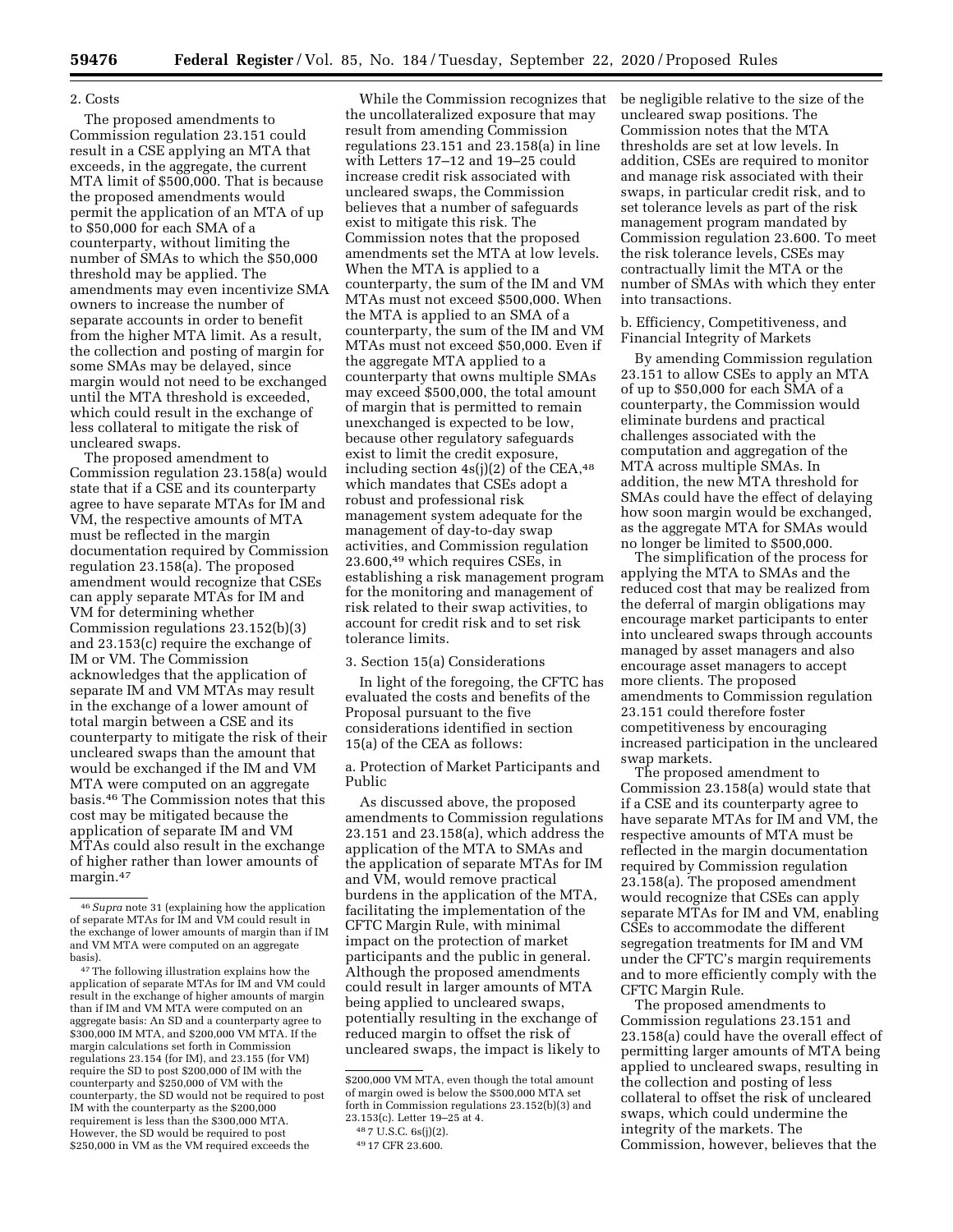uncollateralized swap exposure would be limited given that the MTA thresholds are set at low levels, and there are other built-in regulatory safeguards, such as the requirement that CSEs establish a risk management program under Commission regulation 23.600 that provides for the implementation of internal risk parameters for the monitoring and management of swap risk.

The Commission also notes that the proposed amendments would provide certainty to market participants who may have relied on Letters 17–12 and 19–25, and thereby facilitate their efforts to take the operation of the Commission's regulations into account in planning their uncleared swap activities.

#### c. Price Discovery

The proposed amendments to Commission regulations 23.151 and 23.158(a) would simplify the process for applying the MTA, reducing the burden and cost of implementation. Given these cost savings, CSEs and other market participants may be encouraged to increase their participation in the uncleared swap markets. As a result, trading in uncleared swaps may increase, leading to increased liquidity and enhanced price discovery.

### d. Sound Risk Management

Because the proposed amendments to Commission regulations 23.151 and 23.158(a) may permit the application of larger amounts of MTA, less margin may be collected and posted to offset the risk of uncleared swaps. Nevertheless, the Commission believes that the risk would be mitigated because the regulatory MTA thresholds are set at low levels, and CSEs are required to have a risk management program that provides for the implementation of internal risk management parameters for the monitoring and management of swap risk.

The Commission also notes that the proposed amendments would simplify the application of the MTA, reducing the burden and cost of implementation, without leading to an unacceptable level of uncollateralized credit risk. Such reduced burden and cost could encourage market participants to increase their participation in the uncleared swap markets, potentially facilitating improved risk management for counterparties using uncleared swaps to hedge risks. Moreover, by facilitating compliance with certain aspects of the Commission's regulations, the Commission would allow market participants to focus their efforts on monitoring and ensuring compliance

with other substantive aspects of the CFTC Margin Rule, thus promoting balanced and sound risk management.

# e. Other Public Interest Considerations

The proposed amendment to Commission regulation 23.158(a) would address the application of separate MTAs for IM and VM, contributing to the CFTC's alignment with other jurisdictions, such as the European Union, which would advance the CFTC's efforts to achieve consistent international standards. The CFTC's alignment with other jurisdictions with respect to the application of the MTA will benefit CSEs that are global market participants by eliminating the need to establish different settlement workflows tailored to each jurisdiction in which they operate.

*Request for Comment.* The Commission invites comment on its preliminary consideration of the costs and benefits associated with the proposed amendments to Commission regulations 23.151, 23.152(b)(3), 23.153(c) and 23.158(a), especially with respect to the five factors the Commission is required to consider under section 15(a) of the CEA. In addressing these areas and any other aspect of the Commission's preliminary cost-benefit considerations, the Commission encourages commenters to submit any data or other information they may have quantifying and/or qualifying the costs and benefits of the Proposal. The Commission also specifically requests comment on the following questions:

• Has the Commission accurately identified the benefits of this Proposal? Are there other benefits to the Commission, market participants, and/ or the public that may result from the adoption of this Proposal that the Commission should consider? Please provide specific examples and explanations of any such benefits.

• Has the Commission accurately identified the costs of this Proposal? Are there additional costs to the Commission, market participants, and/ or the public that may result from the adoption of this Proposal that the Commission should consider? Please provide specific examples and explanations of any such costs.

• Does this Proposal impact the section 15(a) factors in any way that is not described above? Please provide specific examples and explanations of any such impact.

• Whether, and the extent to which, any specific foreign requirement(s) may affect the costs and benefits of the Proposal. If so, please identify the relevant foreign requirement(s) and any

monetary or other quantitative estimates of the potential magnitude of those costs and benefits.

• What are the benefits and costs if the Commission, as an alternative to this Proposal, were to maintain the status quo with respect to SMAs, which would therefore necessitate that the owners of SMAs and their asset managers address the practical challenges in the calculation of the MTA across SMAs through coordination and arrangements between the parties, in conjunction with the CSE that executes the swap trades? Would such an approach impose an undue burden on either the CSE or the SMA owner? Would the potential benefit of maintaining the existing \$500,000 MTA threshold outweigh any potential costs?

#### *C. Antitrust Considerations*

Section 15(b) of the CEA requires the Commission to ''take into consideration the public interest to be protected by the antitrust laws and endeavor to take the least anticompetitive means of achieving the purposes of the CEA, in issuing any order or adopting any Commission rule or regulation (including any exemption under section 4(c) or 4c(b)), or in requiring or approving any bylaw, rule, or regulation of a contract market or registered futures association established pursuant to section 17 of the CEA.<sup>50</sup>

The Commission believes that the public interest to be protected by the antitrust laws is generally to protect competition. The Commission requests comment on whether the Proposal implicates any other specific public interest to be protected by the antitrust laws.

The Commission has considered the Proposal to determine whether it is anticompetitive and has preliminarily identified no anticompetitive effects. The Commission requests comment on whether the Proposal is anticompetitive and, if it is, what the anticompetitive effects are.

Because the Commission has preliminarily determined that the Proposal is not anticompetitive and has no anticompetitive effects, the Commission has not identified any less anticompetitive means of achieving the purposes of the CEA. The Commission requests comment on whether there are less anticompetitive means of achieving the relevant purposes of the CEA that would otherwise be served by adopting the Proposal.

<sup>50</sup> 7 U.S.C. 19(b).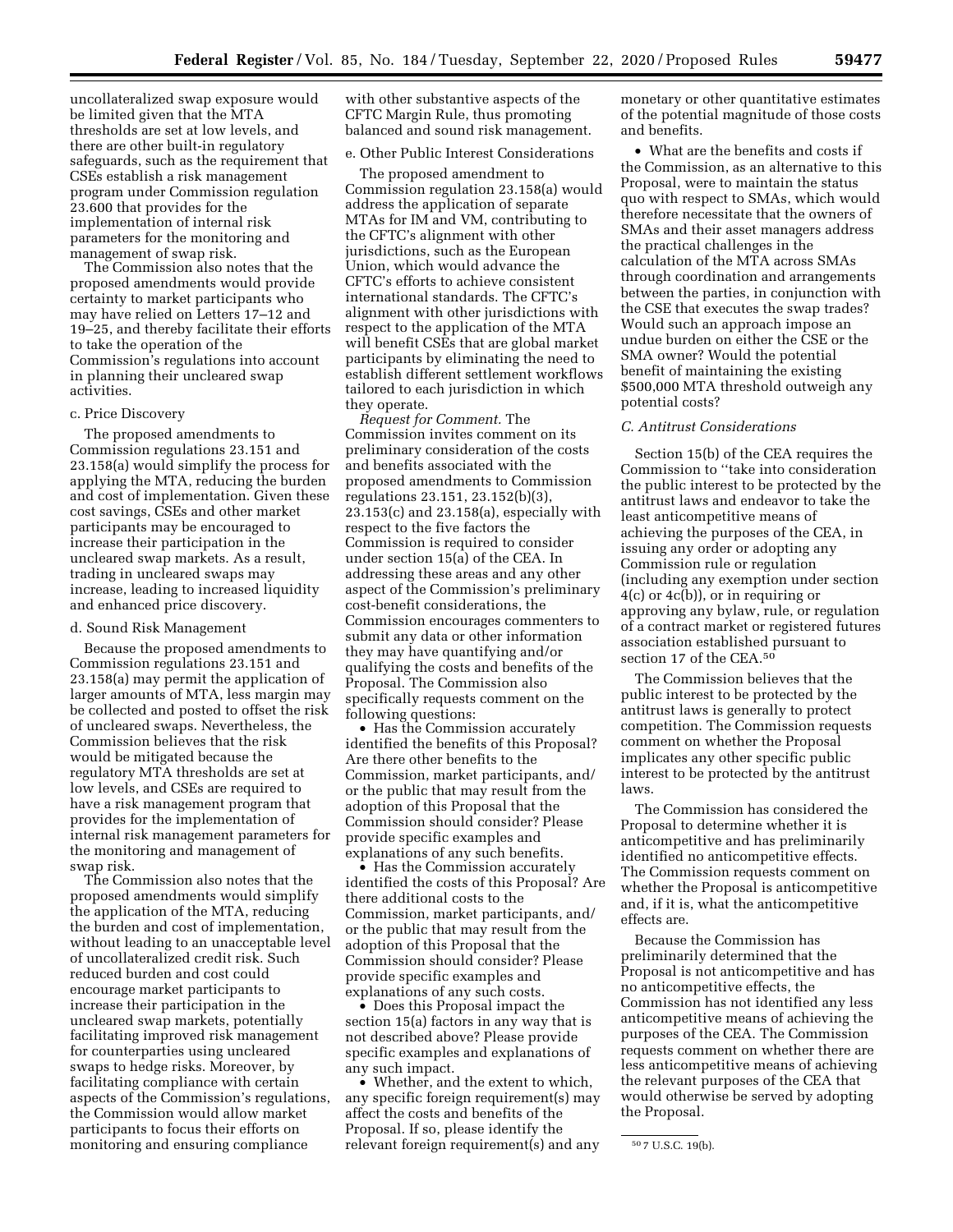## **List of Subjects in 17 CFR Part 23**

Capital and margin requirements, Major swap participants, Swap dealers, Swaps.

For the reasons stated in the preamble, the Commodity Futures Trading Commission proposes to amend 17 CFR part 23 as set forth below:

## **PART 23—SWAP DEALERS AND MAJOR SWAP PARTICIPANTS**

■ 1. The authority citation for part 23 continues to read as follows:

**Authority:** 7 U.S.C. 1a, 2, 6, 6a, 6b, 6b– 1, 6c, 6p, 6r, 6s, 6t, 9, 9a, 12, 12a, 13b, 13c, 16a, 18, 19, 21.

Section 23.160 also issued under 7 U.S.C. 2(i); Sec. 721(b), Pub. L. 111–203, 124 Stat. 1641 (2010).

■ 2. In § 23.151:

■ a. Revise the definition of "Minimum transfer amount''; and

■ b. Add the definition for "Separately managed account'' in alphabetical order. The revision and addition read as

follows:

#### **§ 23.151 Definitions applicable to margin requirements.**

\* \* \* \* \* *Minimum transfer amount* means a combined initial and variation margin amount under which no actual transfer of funds is required. The minimum transfer amount shall be \$500,000. Where a counterparty to a covered swap entity owns two or more separately managed accounts, a minimum transfer amount of up to \$50,000 may be applied for each separately managed account.

\* \* \* \* \*

*Separately managed account* means an account of a counterparty to a covered swap entity that meets the following requirements:

(1) The account is managed by an asset manager and governed by an investment management agreement, pursuant to which the counterparty grants the asset manager authority with respect to a specified amount of the counterparty's assets;

(2) Swaps are entered into between the counterparty and the covered swap entity by the asset manager on behalf of the account pursuant to authority granted by the counterparty through an investment management agreement; and

(3) The swaps of such account are subject to a master netting agreement that does not provide for the netting of initial or variation margin obligations across all such accounts of the counterparty that have swaps outstanding with the covered swap entity.

\* \* \* \* \*

 $\blacksquare$  3. Amend § 23.152 by revising paragraph (b)(3) to read as follows:

# **§ 23.152 Collection and posting of initial margin.**

\* \* \* \* \* (b) \* \* \*

(3) *Minimum transfer amount.* A covered swap entity is not required to collect or to post initial margin pursuant to §§ 23.150 through 23.161 with respect to a particular counterparty unless and until the combined amount of initial margin and variation margin that is required pursuant to §§ 23.150 through 23.161 to be collected or posted and that has not been collected or posted with respect to the counterparty is greater than the minimum transfer amount, as the term is defined in § 23.151.

\* \* \* \* \*  $\blacksquare$  4. Amend § 23.153 by revising paragraph (c) to read as follows:

### **§ 23.153 Collection and posting of variation margin.**

\* \* \* \* \* (c) *Minimum transfer amount.* A covered swap entity is not required to collect or to post variation margin pursuant to §§ 23.150 through 23.161 with respect to a particular counterparty unless and until the combined amount of initial margin and variation margin that is required pursuant to §§ 23.150 through 23.161 to be collected or posted and that has not been collected or posted with respect to the counterparty is greater than the minimum transfer amount, as the term is defined in § 23.151.

\* \* \* \* \* ■ 5. Amend § 23.158 by revising paragraph (a) to read as follows:

#### **§ 23.158 Margin documentation.**

(a) *General requirement.* Each covered swap entity shall execute documentation with each counterparty that complies with the requirements of §§ 23.504 and that complies with this section, as applicable. For uncleared swaps between a covered swap entity and a counterparty that is a swap entity or a financial end user, the documentation shall provide the covered swap entity with the contractual right and obligation to exchange initial margin and variation margin in such amounts, in such form, and under such circumstances as are required by §§ 23.150 through 23.161. With respect to the minimum transfer amount, if a covered swap entity and a counterparty that is a swap entity or a financial end user agree to have separate minimum transfer amounts for initial and variation margin, the documentation shall specify the

amounts to be allocated for initial margin and variation margin. Such amounts, on a combined basis, must not exceed the minimum transfer amount, as the term is defined in § 23.151. \* \* \* \* \*

Issued in Washington, DC, on August 14, 2020, by the Commission.

# **Robert Sidman,**

*Deputy Secretary of the Commission.* 

**Note:** The following appendices will not appear in the Code of Federal Regulations.

## **Appendices to Margin Requirements for Uncleared Swaps for Swap Dealers and Major Swap Participants—Commission Voting Summary and Commissioners' Statements**

## **Appendix 1—Commission Voting Summary**

On this matter, Chairman Tarbert and Commissioners Quintenz, Behnam, Stump, and Berkovitz voted in the affirmative. No Commissioner voted in the negative.

### **Appendix 2—Supporting Statement of Commissioner Dawn D. Stump Overview**

I am pleased to support the proposed rulemaking that the Commission is issuing with respect to the ''minimum transfer amount'' provisions of its margin requirements for uncleared swaps.

This proposed rulemaking addresses recommendations that the Commission has received from its Global Markets Advisory Committee (''GMAC''), which I am proud to sponsor, and is based on a comprehensive report prepared by GMAC's Subcommittee on Margin Requirements for Non-Cleared Swaps (''GMAC Margin Subcommittee'').1 It demonstrates the value added to the Commission's policymaking by its Advisory Committees, in which market participants and other interested parties come together to provide us with their perspectives and potential solutions to practical problems.

The proposed rulemaking contains two proposals, which have much to commend them. These proposals further objectives that I have commented on before:

• The need to tailor our rules to assure that they are workable for those required to comply with them; and

• the benefits of codifying relief that has been issued by our Staff and re-visiting our rules, where appropriate.

I am very appreciative of the many people whose efforts have contributed to bringing this proposed rulemaking to fruition. First, the members of the GMAC, and especially the GMAC Margin Subcommittee, who devoted a tremendous amount of time to

*[051920MarginSubcommitteeReport/download.](https://www.cftc.gov/media/3886/GMAC_051920MarginSubcommitteeReport/download)* 

<sup>1</sup>*Recommendations to Improve Scoping and Implementation of Initial Margin Requirements for Non-Cleared Swaps,* Report to the CFTC's Global Markets Advisory Committee by the Subcommittee on Margin Requirements for Non-Cleared Swaps (April 2020), available at *[https://www.cftc.gov/](https://www.cftc.gov/media/3886/GMAC_051920MarginSubcommitteeReport/download)  [media/3886/GMAC](https://www.cftc.gov/media/3886/GMAC_051920MarginSubcommitteeReport/download)*\_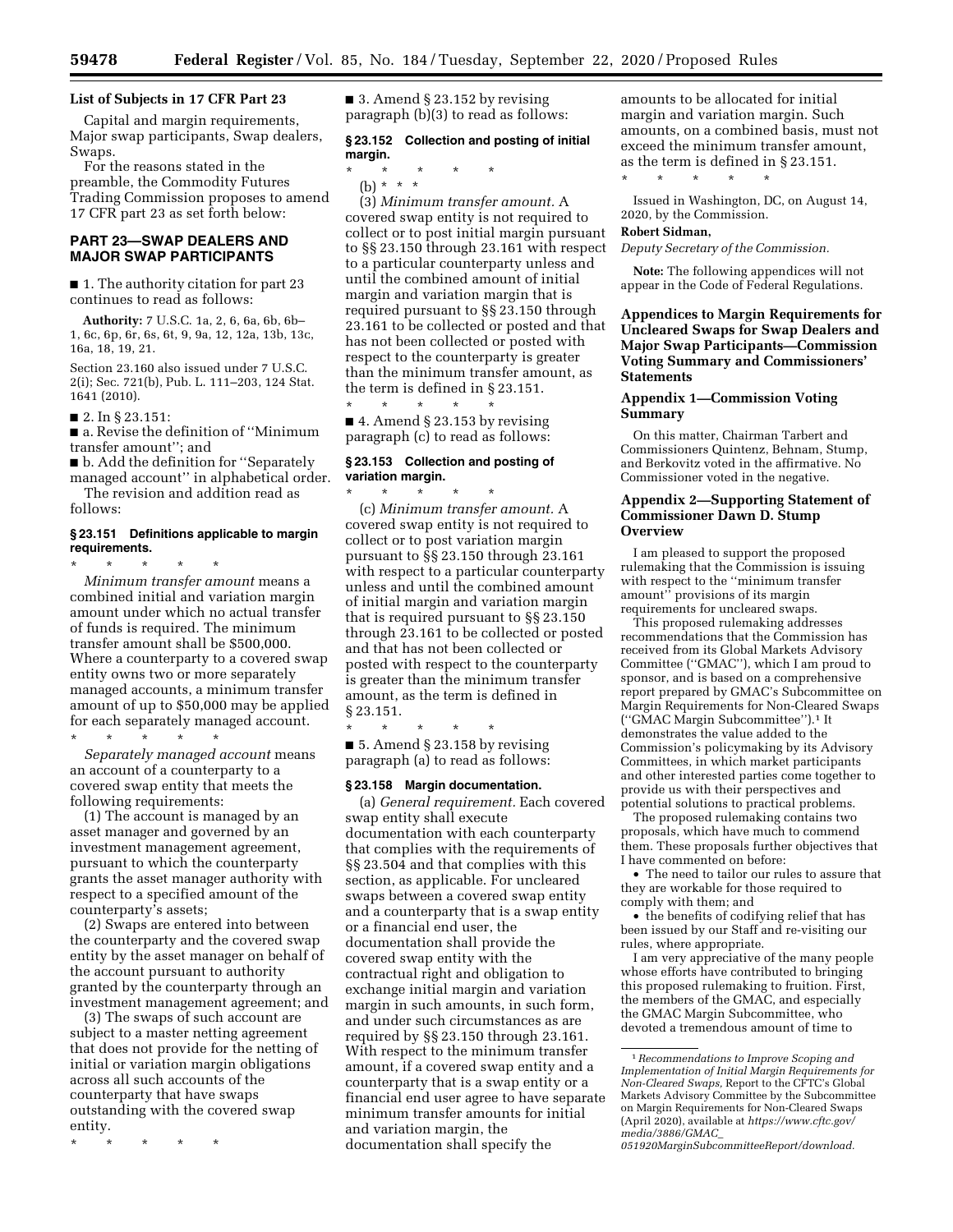quickly provide us with a high-quality report on complex margin issues at the same time they were performing their ''day jobs'' during a global pandemic. Second, Chairman Tarbert, for his willingness to include this proposed rulemaking on the busy agenda that he has laid out for the Commission for the rest of this year. Third, my fellow Commissioners, for working with me on these important issues. And finally, the Staff of the Division of Swap Dealer and Intermediary Oversight (''DSIO''), whose tireless efforts have enabled us to advance these initiatives to assure that our uncleared margin rules are workable for all, thereby enhancing compliance consistent with our responsibilities under the Commodity Exchange Act (''CEA'').

#### **A Different Universe is coming into Scope of the Uncleared Margin Rules**

The Commission's uncleared margin rules for swap dealers, like the Framework of the Basel Committee on Banking Supervision and the Board of the International Organization of Securities Commissions (''BCBS/IOSCO'') 2 on which they are based, were designed primarily to ensure the exchange of margin between the largest financial institutions for their uncleared swap transactions with one another. These institutions and transactions are already subject to uncleared margin requirements.

Pursuant to the phased implementation schedule of the Commission's rules and the BCBS/IOSCO Framework, though, a different universe of market participants—presenting unique considerations—is coming into scope of the margin rules. It is only now, as we enter into the final phases of the implementation schedule, that the Commission's uncleared margin rules will apply to a significant number of financial end-users, and we have a responsibility to make sure they are fit for that purpose.

Accordingly, now is the time we must explore whether the regulatory parameters that we have applied to the largest financial institutions in the earlier phases of margin implementation need to be tailored to account for the practical operational challenges posed by the exchange of margin when one of the counterparties is a pension plan, endowment, insurance provider, mortgage service provider, or other financial end-user.

The proposed rulemaking regarding the ''minimum transfer amount'' does exactly that. The Commission's uncleared margin rules provide that a swap dealer is not required to collect or post initial margin (''IM'') or variation margin (''VM'') with a counterparty until the combined amount of such IM and VM exceeds the minimum transfer amount (''MTA'') of \$500,000. Yet, the application of the MTA presents a significant operational challenge for institutional investors that typically hire asset managers to exercise investment discretion over portions of their assets in separately managed accounts (''SMAs'') for purposes of diversification. As a practical

matter, neither the owner of the SMA, the manager of the assets in the SMA, nor the swap dealer that is a counterparty to the SMA is in a position to readily determine when the MTA has been exceeded on an aggregate basis (or to assure that it is not).

To address this challenge, the Commission is proposing to amend the definition of MTA in its margin rules to allow a swap dealer to apply an MTA of up to \$50,000 to each SMA owned by a counterparty with which the swap dealer enters into uncleared swaps. As noted in the proposing release, any potential increase in uncollateralized credit risk as a result would be mitigated both by the conditions set out in the proposed rules, as well as existing safeguards in the CEA and the Commission's regulations.3

I believe that this is a sensible approach and an appropriate refinement to make the Commission's uncleared margin rules workable for SMAs given the realities of the modern investment management environment. As I have stated before, no matter how well-intentioned a rule may be, if it is not workable, it cannot deliver on its intended purpose.4

#### **The Benefits of Codifying Staff Relief and Re-Visiting our Rules**

*Application of MTA to SMAs:* The proposal that I have discussed above to amend the application of the MTA to SMAs would codify no-action relief in Letter No. 17–12 that DSIO issued in 2017.<sup>5</sup> Our Staff often has occasion to issue relief or take other action in the form of no-action letters, interpretative letters, or advisories on various issues and in various circumstances. This affords the Commission a chance to observe how the Staff action operates in real-time, and to evaluate lessons learned. With the benefit of this time and experience, the Commission should then consider whether codifying such staff action into rules is appropriate.6

4Statement of Commissioner Dawn D. Stump Regarding Final Rule: Cross-Border Application of the Registration Thresholds and Certain Requirements Applicable to Swap Dealers and Major Swap Participants (July 23, 2020), available at *[https://www.cftc.gov/PressRoom/](https://www.cftc.gov/PressRoom/SpeechesTestimony/stumpstatement072320)  [SpeechesTestimony/stumpstatement072320.](https://www.cftc.gov/PressRoom/SpeechesTestimony/stumpstatement072320)* 

5CFTC Letter No. 17–12, Commission Regulations 23.152(b)(3) and 23.153(c): No-Action Position for Minimum Transfer Amount with respect to Separately Managed Accounts (February 13, 2017), available at *[https://www.cftc.gov/idc/](https://www.cftc.gov/idc/groups/public/@lrlettergeneral/documents/letter/17-12.pdf)  [groups/public/@lrlettergeneral/documents/letter/](https://www.cftc.gov/idc/groups/public/@lrlettergeneral/documents/letter/17-12.pdf)  [17-12.pdf.](https://www.cftc.gov/idc/groups/public/@lrlettergeneral/documents/letter/17-12.pdf)* 

6*See* comments of Commissioner Dawn D. Stump during Open Commission Meeting on January 30, 2020, at 183 (noting that after several years of noaction relief regarding trading on swap execution facilities (''SEFs''), ''we have the benefit of time and experience and it is time to think about codifying some of that relief. . . . [T]he SEFs, the market participants, and the Commission have benefited from this time and we have an obligation to provide more legal certainty through codifying these provisions into rules.''), available at *[https://](https://www.cftc.gov/sites/default/files/2020/08/1597339661/openmeeting_013020_Transcript.pdf)*

As I have said before, ''[i]t is simply good government to re-visit our rules and assess whether certain rules need to be updated, evaluate whether rules are achieving their objectives, and identify rules that are falling short and should be withdrawn or improved."<sup>7</sup> Experience with DSIO's noaction relief in Letter No. 17–12 supports today's proposal to tailor the application of the MTA under the Commission's uncleared margin rules in the SMA context.

*Separate MTAs for IM and VM:* The second proposal regarding the MTA in this proposed rulemaking similarly would codify existing DSIO no-action relief in recognition of market realities. Consistent with DSIO's Letter No. 19-25,<sup>8</sup> it would recognize that a swap dealer may apply separate MTAs for IM and VM with each counterparty, provided that the MTAs corresponding to IM and VM are specified in the margin documentation required under the Commission's regulations, and that the MTAs, on a combined basis, do not exceed the prescribed MTA.

DSIO's no-action relief, and the Commission's proposed codification, take into account the separate settlement workflows that swap counterparties maintain to reflect, from an operational perspective, the different regulatory treatment of IM and VM.9 At the same time, given that the total amount of combined IM and VM exchanged would not exceed the prescribed MTA, separate MTAs for IM and VM would not materially increase the amount of credit risk at a given time. Under Letter No. 19–25 and this proposal, swap dealers and their counterparties can manage MTA in an operationally practicable way that aligns with the market standard.

# **There Remains Unfinished Business**

The report of the GMAC Margin Subcommittee recommended several actions beyond those contained in this proposed rulemaking in order to address the unique challenges associated with the application of uncleared margin requirements to end-users. Having been present for the development of the Dodd-Frank Act, I recall the concerns expressed by many lawmakers about applying the new requirements to end-users. The practical challenges with respect to

7Statement of Commissioner Dawn D. Stump for CFTC Open Meeting on: (1) Final Rule on Position Limits and Position Accountability for Security Futures Products; and (2) Proposed Rule on Public Rulemaking Procedures (Part 13 Amendments) (September 16, 2019), available at *[https://](https://www.cftc.gov/PressRoom/SpeechesTestimony/stumpstatement091619) [www.cftc.gov/PressRoom/SpeechesTestimony/](https://www.cftc.gov/PressRoom/SpeechesTestimony/stumpstatement091619)  [stumpstatement091619.](https://www.cftc.gov/PressRoom/SpeechesTestimony/stumpstatement091619)* 

8CFTC Letter No. 19–25, Commission Regulations 23.151, 23.152, and 23.153—Staff Time-Limited No-Action Position Regarding Application of Minimum Transfer Amount under the Uncleared Margin Rules (December 6, 2019), available at *[https://www.cftc.gov/csl/19-25/](https://www.cftc.gov/csl/19-25/download)  [download.](https://www.cftc.gov/csl/19-25/download)* 

9Under the Commission's uncleared margin rules, IM posted or collected by a swap dealer must be held by one or more custodians that are not affiliated with the swap dealer or the counterparty, whereas VM posted or collected by a swap dealer is not required to be segregated with an independent custodian. *See* 17 CFR 23.157.

<sup>2</sup>*See generally* BCBS/IOSCO, Margin requirements for non-centrally cleared derivatives (July 2019), available at *[https://www.bis.org/bcbs/](https://www.bis.org/bcbs/publ/d475.pdf) [publ/d475.pdf.](https://www.bis.org/bcbs/publ/d475.pdf)* 

<sup>3</sup>Specifically, CEA Section 4s(j)(2), 7 U.S.C.  $6s(j)(2)$ , requires swap dealers to adopt a robust risk management system adequate for the management of their swap activities, and CFTC Rule 23.600, 17 CFR 23.600, requires swap dealers to establish a risk management program to monitor and manage risks associated with their swap activities.

*[www.cftc.gov/sites/default/files/2020/08/](https://www.cftc.gov/sites/default/files/2020/08/1597339661/openmeeting_013020_Transcript.pdf)  [1597339661/openmeeting](https://www.cftc.gov/sites/default/files/2020/08/1597339661/openmeeting_013020_Transcript.pdf)*\_*013020*\_*Transcript.pdf.*